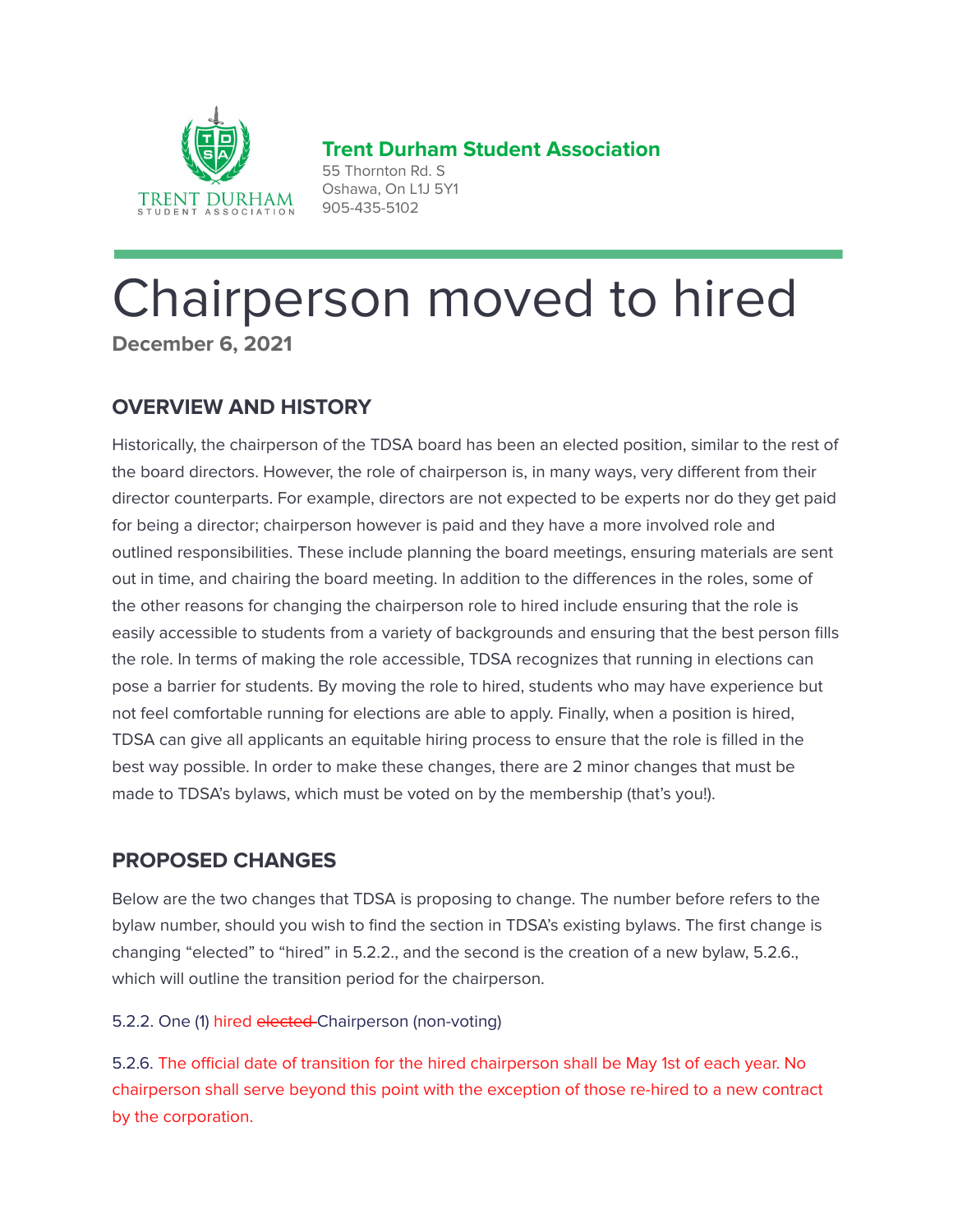## **ACCOUNTABILITY MEASURES**

To ensure accountability, throughout both the hiring process and the hired chairperson's contract, we have lined out some measures that TDSA will be taking, should this proposal pass.

#### HIRING PROCESS

- 1. During an election period
	- a. The voting members of the hiring panel will consist of the chief electoral officer, an outgoing board member, and a student at large representative.
		- i. The observer (non-voting) members of the hiring panel will consist of the executive director and incoming president.
	- b. Candidates will be presented to the outgoing board of directors for board approval, as is consistent with TDSA policy and procedure for appointments
- 2. During the rest of year
	- a. The voting members of the hiring panel will consist of the chief electoral officer, a board member, and a student at large representative.
		- i. The observer (non-voting) member of the hiring panel will consist of the executive director.
	- b. Candidates will be presented to the board of directors for board approval, as is consistent with TDSA policy and procedure for appointments.

## ACCOUNTABILITY THROUGHOUT THEIR CONTRACT

- 1. Chairperson would remain as accountable to the board of directors as a whole
- **2. Reporting structure** would remain the same
- 3. Policy 13 (Discipline) would be updated to reflect that this role is hired now, for example adding a new policy line
	- a. 13.3.3. The board, subject to a 2/3 rds vote, may terminate or impose what sanctions or requirements they see fit on any chairperson or full time staff provided said action is consistent with the law.

## **GOALS**

1. Move the chairperson position to be hired, rather than elected, to ensure that the role is equitably filled by the best qualified student

## **REQUEST**